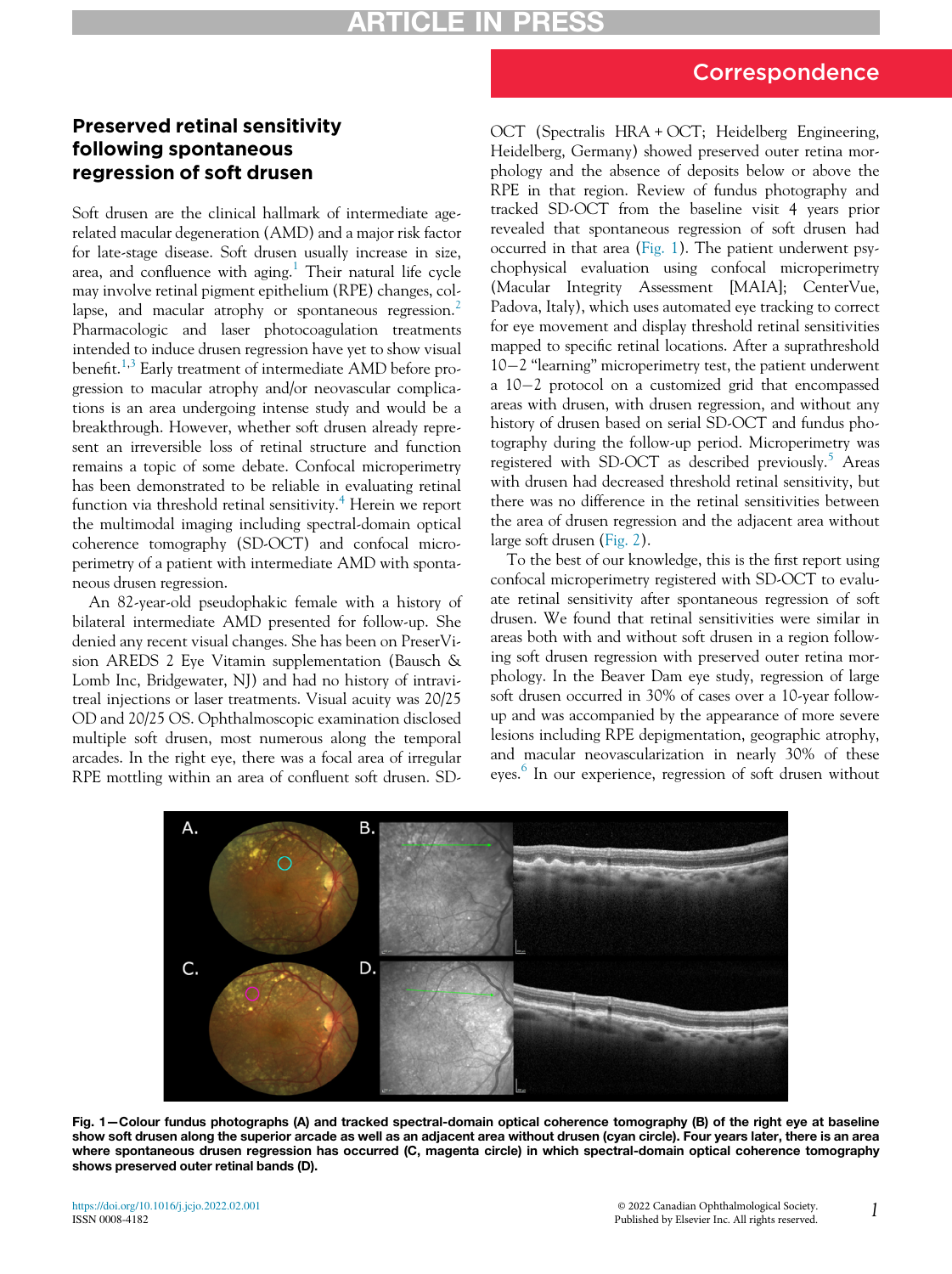## RTICLE IN

Can J Ophthalmol Volume , Number , 2022

<span id="page-1-5"></span>

Fig. 2—Confocal microperimetry (A) of the right eye using a customized grid registered with the horizontal raster spectral-domain optical coherence tomography (B) that morphologically correlates with the area of soft drusen along the superior arcade, including the area of spontaneous drusen regression (magenta circle) and the adjacent area without drusen (cyan circle). The area of spontaneous drusen regression showed threshold retinal sensitivities similar to nearby unaffected areas.

subsequent geographic atrophy is more likely to occur in eyes with concomitant cuticular drusen than in those lacking this finding. We hypothesize that the presence of a thick basal laminar deposit in eyes with cuticular drusen provides structural support to the overlying and adjacent RPE and photoreceptors during the process of drusen resorption.

A limitation of our approach is that baseline retinal sensitivity was not established at the initial visit for a longitudinal assessment of retinal function in the area of drusen regression. Instead, adjacent areas without soft drusen were used for comparison. While we cannot be certain that those locations had comparable retinal sensitivities at baseline, previous normative MAIA microperimetry data sets have reported similar retinal sensitivities in those same regions.<sup>[7](#page-2-0)</sup>

<span id="page-1-2"></span><span id="page-1-1"></span><span id="page-1-0"></span>Our results agree with a previous psychophysical study in patients with soft drusen regression using fine matrix mapping.[8](#page-2-1) The authors demonstrated no significant difference in local sensitivities between areas with drusen regression and unaffected neighbouring areas on colour fundus photography. They also observed that after drusen regression, retinal mean sensitivity was inferior to that of age-matched control individuals without AMD. Our work agrees with this observation. Compared with fine matrix mapping, microperimetry enables direct measurements of focal retinal sensitivity that is precisely mapped to an eye-tracked nearinfrared fundus image. Registration of SD-OCT and MAIA microperimetry eye tracked to near infrared shows preserved outer retinal morphology correlating with preserved visual function.

<span id="page-1-6"></span><span id="page-1-4"></span><span id="page-1-3"></span>While soft drusen are well recognized as a major ocular risk factor for progression to advanced AMD, their presence may not always signal irreversible loss of retinal function, thus supporting the potential benefit of targeting the disease at this stage.

#### Diogo Cabral,\* Meera S. Ramakrishnan,\*<sup>,†</sup> K. Bailey Freund<sup>\*</sup>'<sup>†</sup>

\*Vitreous Retina Macula Consultants, New York, NY; <sup>T</sup>Department of Ophthalmology, New York University Grossman School of Medicine, New York, NY.

Originally received Aug. 18, 2021. Final revision Oct. 20, 2021. Accepted Feb. 1, 2022.

Correspondence to K. Bailey Freund, MD; [kbfreund@gmail.](mailto:kbfreund@gmail.com) [com.](mailto:kbfreund@gmail.com)

#### References

- 1. [Gass J. Drusen and disciform macular detachment and degen](http://refhub.elsevier.com/S0008-4182(22)00044-8/sbref0001)[eration. Arch Ophthalmol 1973;90:206](http://refhub.elsevier.com/S0008-4182(22)00044-8/sbref0001)–17.
- 2. [Curcio CA. Soft drusen in age-related macular degeneration:](http://refhub.elsevier.com/S0008-4182(22)00044-8/sbref0002) [biology and targeting via the oil spill strategies. Investig Oph](http://refhub.elsevier.com/S0008-4182(22)00044-8/sbref0002)[thalmol Vis Sci 2018;59:160](http://refhub.elsevier.com/S0008-4182(22)00044-8/sbref0002)–81.
- 3. [Vavvas DG, Daniels AB, Kapsala ZG, et al. Regression of](http://refhub.elsevier.com/S0008-4182(22)00044-8/sbref0003) [some high-risk features of age-related macular degeneration](http://refhub.elsevier.com/S0008-4182(22)00044-8/sbref0003) [\(AMD\) in patients receiving intensive statin treatment. EBio-](http://refhub.elsevier.com/S0008-4182(22)00044-8/sbref0003)[Medicine 2016;5:198](http://refhub.elsevier.com/S0008-4182(22)00044-8/sbref0003)–203.
- 4. [Roh M, Laíns I, Shin HJ, et al. Microperimetry in age-related](http://refhub.elsevier.com/S0008-4182(22)00044-8/sbref0004) [macular degeneration: association with macular morphology](http://refhub.elsevier.com/S0008-4182(22)00044-8/sbref0004) [assessed by optical coherence tomography. Br J Ophthalmol](http://refhub.elsevier.com/S0008-4182(22)00044-8/sbref0004) [2019;103:1769](http://refhub.elsevier.com/S0008-4182(22)00044-8/sbref0004)–76.
- 5. [Sugiura Y, Dolz-Marco R, Fern](http://refhub.elsevier.com/S0008-4182(22)00044-8/sbref0005)ández-Avellaneda P, Xu X, [Ledesma-Gil G, Freund KB. Clinical utility of morphofunc](http://refhub.elsevier.com/S0008-4182(22)00044-8/sbref0005)[tional correlation of microperimetry and optical coherence](http://refhub.elsevier.com/S0008-4182(22)00044-8/sbref0005) [tomography. Retina 2021;41:1026](http://refhub.elsevier.com/S0008-4182(22)00044-8/sbref0005)–36.
- 6. [Klein R, Klein BEK, Tomany SC, Meuer SM, Huang GH.](http://refhub.elsevier.com/S0008-4182(22)00044-8/sbref0006) [Ten-year incidence and progression of age-related maculop](http://refhub.elsevier.com/S0008-4182(22)00044-8/sbref0006)[athy: the Beaver Dam eye study. Ophthalmology](http://refhub.elsevier.com/S0008-4182(22)00044-8/sbref0006) [2002;109:1767](http://refhub.elsevier.com/S0008-4182(22)00044-8/sbref0006)–79.